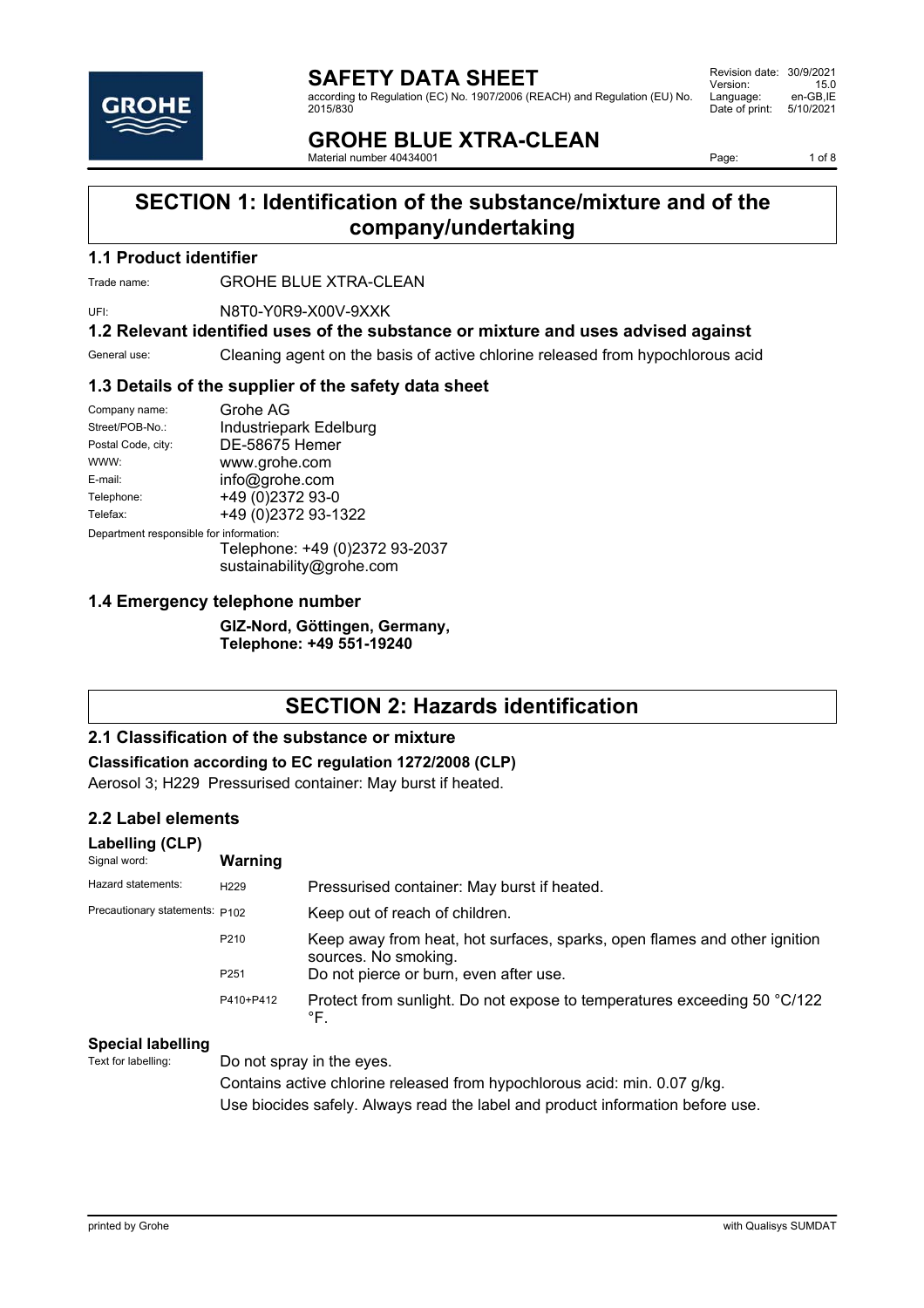

according to Regulation (EC) No. 1907/2006 (REACH) and Regulation (EU) No. 2015/830

## **GROHE BLUE XTRA-CLEAN**

Material number 40434001

Page: 2 of 8

### **2.3 Other hazards**

Special danger of slipping by leaking/spilling product.

Results of PBT and vPvB assessment: No data available

## **SECTION 3: Composition/information on ingredients**

3.1 Substances: not applicable

#### **3.2 Mixtures**

Chemical characterisation: Aqueous solution on the basis of active chlorine released from hypochlorous acid

### **SECTION 4: First aid measures**

#### **4.1 Description of first aid measures**

In case of inhalation: Provide fresh air. In case of respiratory difficulties seek medical attention.

- Following skin contact: In case of prolonged exposure: Remove residues with water. Change contaminated clothing. Then cream your skin. In case of skin irritation, consult a physician.
- After eye contact: Immediately flush eyes with plenty of flowing water for 10 to 15 minutes holding eyelids apart. Remove contact lenses, if present and easy to do. Continue rinsing. In case of troubles or persistent symptoms, consult an opthalmologist.
- After swallowing: Rinse mouth immediately and drink plenty of water. Do not induce vomiting. Seek medical attention.

#### **4.2 Most important symptoms and effects, both acute and delayed**

No data available

#### **4.3 Indication of any immediate medical attention and special treatment needed**

Treat symptomatically.

### **SECTION 5: Firefighting measures**

#### **5.1 Extinguishing media**

Suitable extinguishing media:

Product is non-combustible. Extinguishing materials should therefore be selected according to surroundings. All extinguishing agents can be applied.

Extinguishing media which must not be used for safety reasons:

Full water jet

### **5.2 Special hazards arising from the substance or mixture**

Pressurised container: May burst if heated.

Fires in the immediate vicinity may cause the development of dangerous vapours. In case of fire may be liberated: Chlorine compounds, carbon monoxide and carbon dioxide.

#### **5.3 Advice for firefighters**

Special protective equipment for firefighters: Wear self-contained breathing apparatus. Wear appropriate protective equipment. Additional information: Hazchem-Code: -

Heating causes rise in pressure with risk of bursting. Cool endangered containers with water spray and, if possible, remove from danger zone. Use water spray jet to knock down vapours. Do not breathe fumes. Do not allow fire water to penetrate into surface or ground water.

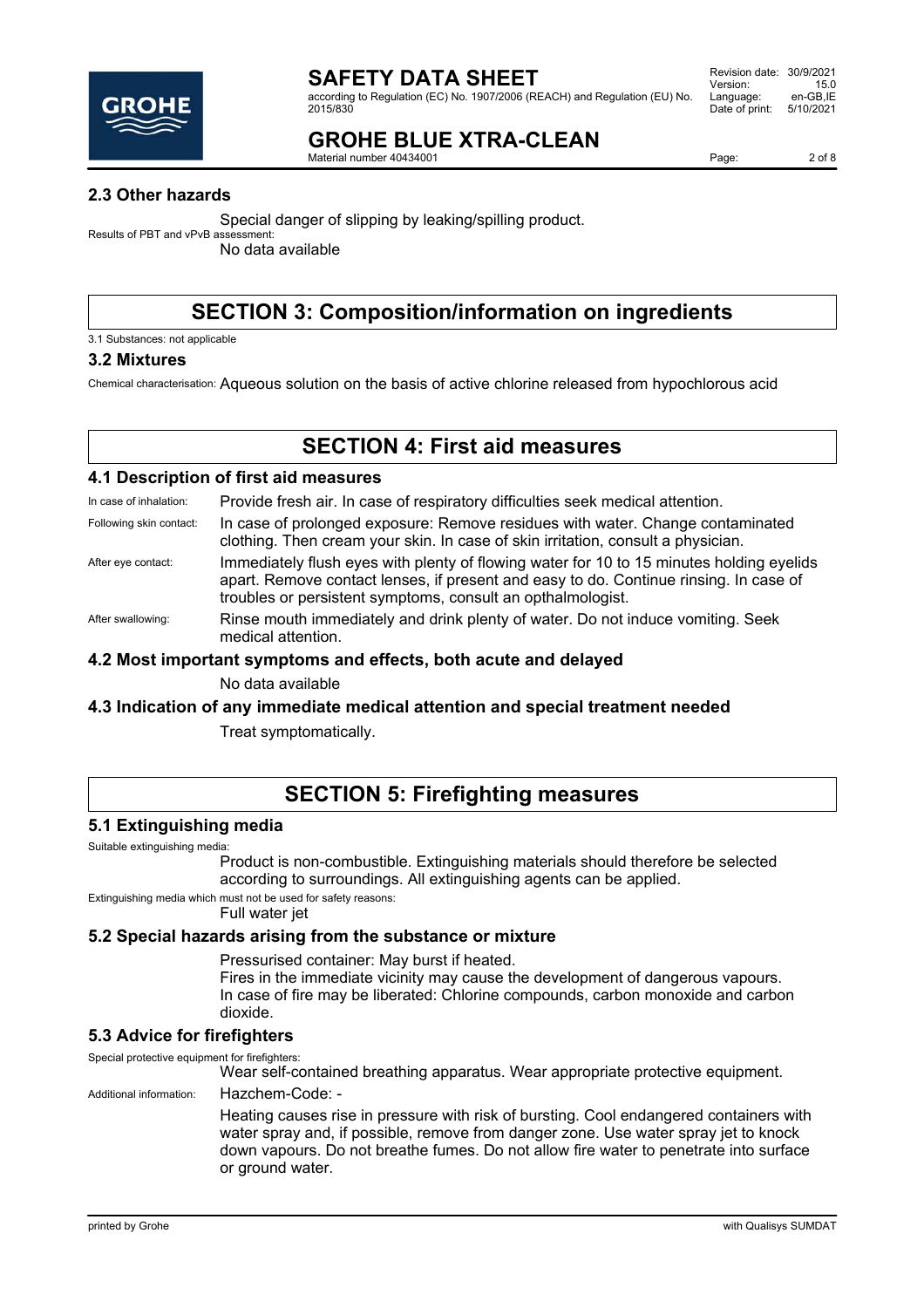

according to Regulation (EC) No. 1907/2006 (REACH) and Regulation (EU) No. 2015/830

Revision date: 30/9/2021 Version: 15.0<br>Language: en-GB,IE Language: en-GB,IE<br>Date of print: 5/10/2021 Date of print:

## **GROHE BLUE XTRA-CLEAN**

Material number 40434001

Page: 3 of 8

## **SECTION 6: Accidental release measures**

#### **6.1 Personal precautions, protective equipment and emergency procedures**

Avoid contact with eyes. Handle in accordance with good industrial hygiene and safety practice.

#### **6.2 Environmental precautions**

Large amounts: Do not allow to enter into soil/subsoil.

#### **6.3 Methods and material for containment and cleaning up**

Soak up with absorbent materials such as sand, siliceus earth, acid- or universal binder. Store in special closed containers and dispose of according to ordinance. Final cleaning.

Additional information: Special danger of slipping by leaking/spilling product.

#### **6.4 Reference to other sections**

Refer additionally to section 8 and 13.

### **SECTION 7: Handling and storage**

#### **7.1 Precautions for safe handling**

Advices on safe handling: Do not heat the product. Heating causes rise in pressure with risk of bursting. Provide adequate ventilation, and local exhaust as needed.

Handle in accordance with good industrial hygiene and safety practice. Take off contaminated clothing and wash it before reuse.

Do not spray in the eyes. Have eye wash bottle or eye rinse ready at work place.

Precautions against fire and explosion:

Keep away from heat, hot surfaces, sparks, open flames and other ignition sources. No smoking. Do not pierce or burn, even after use. Usual measures for fire prevention.

#### **7.2 Conditions for safe storage, including any incompatibilities**

Requirements for storerooms and containers:

Keep containers tightly closed and at a temperature between 2 °C and 30 °C. Protect from sunlight. Do not expose to temperatures exceeding 50 °C/122 °F. Protect from frost. Suitable material: Plastic. Store in corrosive resistant container/in container with a resistant inner liner.

Hints on joint storage: Do not store together with acids. Keep away from food, drink and animal feedingstuffs.

#### **7.3 Specific end use(s)**

Follow use instructions.

### **SECTION 8: Exposure controls/personal protection**

#### **8.1 Control parameters**

Additional information: Contains no substances with occupational exposure limit values.

#### **8.2 Exposure controls**

Provide good ventilation and/or an exhaust system in the work area.

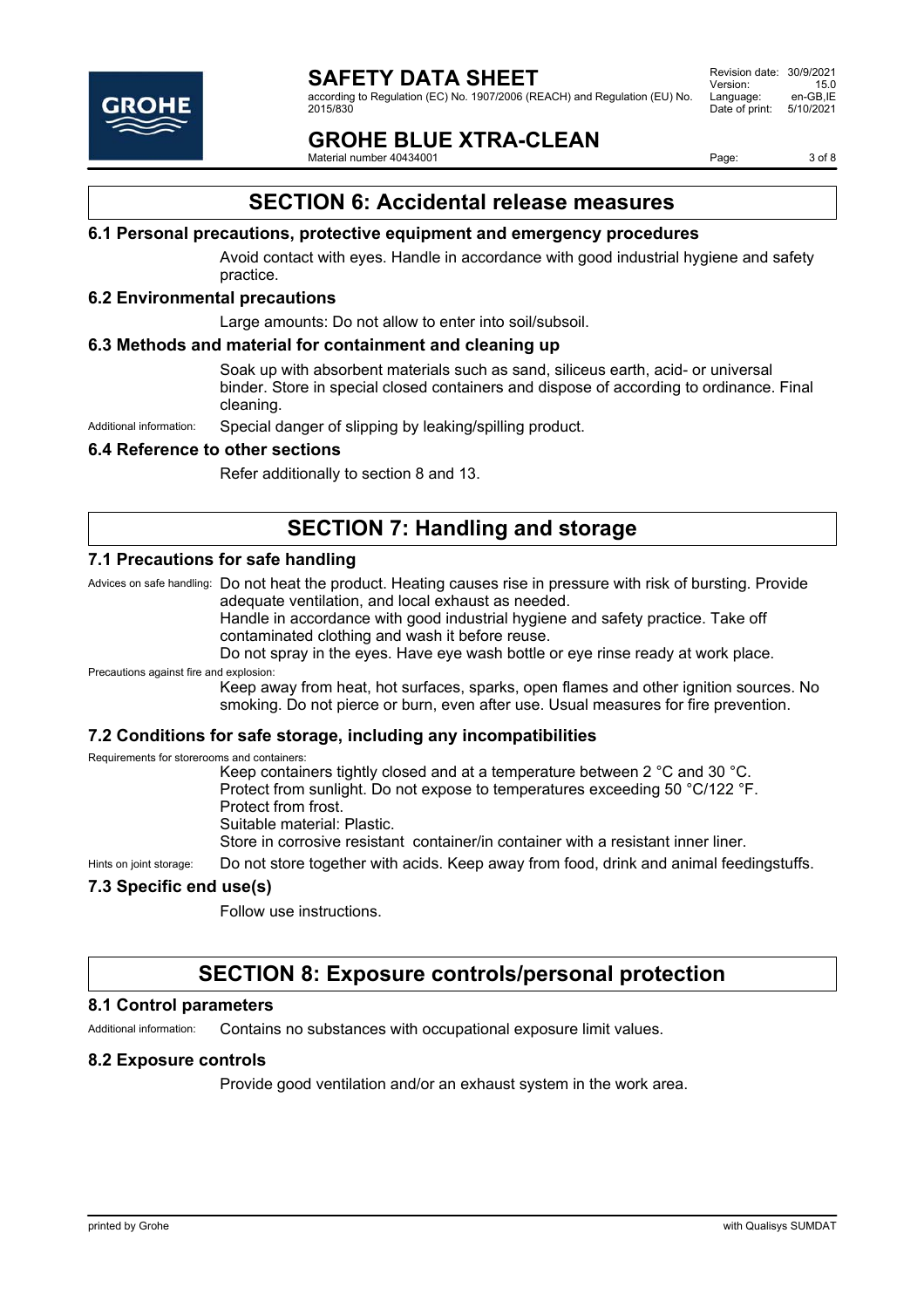according to Regulation (EC) No. 1907/2006 (REACH) and Regulation (EU) No. 2015/830

| Revision date:<br>Version: | 30/9/2021<br>15.0 |
|----------------------------|-------------------|
| Language:                  | en-GB.IE          |
| Date of print:             | 5/10/2021         |

## **GROHE BLUE XTRA-CLEAN**

Material number 40434001

Page: 4 of 8

### **Personal protection equipment**

#### **Occupational exposure controls**

| Respiratory protection:                  | Provide adequate ventilation.                                                                                                                 |  |
|------------------------------------------|-----------------------------------------------------------------------------------------------------------------------------------------------|--|
|                                          | Respiratory protection must be worn whenever the WEL levels have been exceeded.                                                               |  |
|                                          | The filter class must be suitable for the maximum contaminant concentration                                                                   |  |
|                                          | (gas/vapour/aerosol/particulates) that may arise when handling the product.                                                                   |  |
| Hand protection:                         | hand protection is not required                                                                                                               |  |
| Eye protection:                          | Not required.                                                                                                                                 |  |
|                                          | In case of handling larger quantities:                                                                                                        |  |
|                                          | Tightly sealed goggles according to EN 166.                                                                                                   |  |
| Body protection:                         | Recommended: Wear suitable protective clothing.                                                                                               |  |
| General protection and hygiene measures: |                                                                                                                                               |  |
|                                          | Keep away from heat, hot surfaces, sparks, open flames and other ignition sources. No<br>smoking. Do not pierce or burn, even after use.      |  |
|                                          | Avoid contact with eyes. Do not spray in the eyes. Take off contaminated clothing and<br>wash it before reuse. Do not breathe vapour/aerosol. |  |
|                                          | Wash hands before breaks and after work. When using do not eat, drink or smoke.<br>Have eye wash bottle or eye rinse ready at work place.     |  |

#### **Environmental exposure controls**

Refer to "6.2 Environmental precautions".

# **SECTION 9: Physical and chemical properties**

#### **9.1 Information on basic physical and chemical properties**

| Appearance:                              | Physical state at 20 °C and 101.3 kPa: liquid<br>Form: Aerosol<br>Colour: colourless       |
|------------------------------------------|--------------------------------------------------------------------------------------------|
| Odour:                                   | weak like chlorine                                                                         |
| Odour threshold:                         | No data available                                                                          |
| pH:                                      | at 25 °C: 5.5 - 8.5                                                                        |
| Melting point/freezing point:            | No data available                                                                          |
| Initial boiling point and boiling range: | approx. 100 °C (1013 Pa)                                                                   |
| Flash point/flash point range:           | No data available                                                                          |
| Evaporation rate:                        | No data available                                                                          |
| Flammability:                            | not combustible                                                                            |
| Explosion limits:                        | LEL (Lower Explosion Limit): not applicable<br>UEL (Upper Explosive Limit): not applicable |
| Vapour pressure:                         | $3.05 - 3.15$ Pa                                                                           |
| Vapour density:                          | No data available                                                                          |
| Density:                                 | at 20 $°C: 1$ g/mL                                                                         |
| Water solubility:                        | completely miscible                                                                        |
| Partition coefficient: n-octanol/water:  | No data available                                                                          |
| Auto-ignition temperature:               | No data available                                                                          |
| Decomposition temperature:               | No data available                                                                          |
| Viscosity, dynamic:                      | $0.001$ Pa <sup>*</sup> s                                                                  |
| Explosive properties:                    | Not explosive. Pressurised container: May burst if heated.                                 |
| Oxidizing characteristics:               | No data available                                                                          |

#### **9.2 Other information**

Additional information: No data available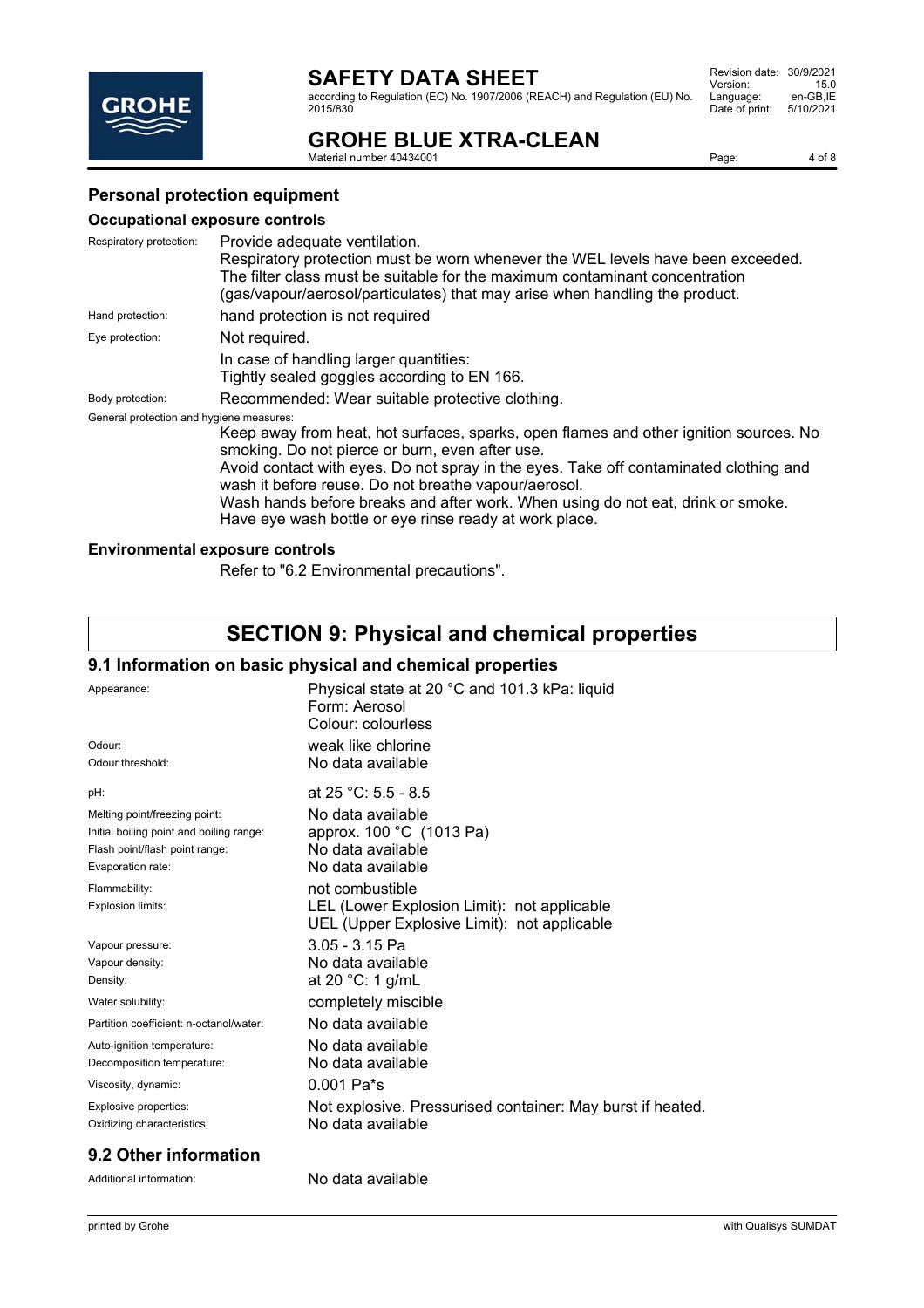according to Regulation (EC) No. 1907/2006 (REACH) and Regulation (EU) No. 2015/830

Revision date: 30/9/2021 Version: 15.0<br>Language: en-GB,IE Language: en-GB,IE<br>Date of print: 5/10/2021 Date of print:

## **GROHE BLUE XTRA-CLEAN**

Material number 40434001

Page: 5 of 8

## **SECTION 10: Stability and reactivity**

#### **10.1 Reactivity**

Refer to 10.3

#### **10.2 Chemical stability**

Stable under recommended storage conditions.

#### **10.3 Possibility of hazardous reactions**

Pressurised container: May burst if heated.

#### **10.4 Conditions to avoid**

Keep away from heat, hot surfaces, sparks, open flames and other ignition sources. No smoking. Do not pierce or burn, even after use. Protect from sunlight. Do not expose to temperatures exceeding 50 °C/122 °F.

#### **10.5 Incompatible materials**

Acids, oxidizing agents

#### **10.6 Hazardous decomposition products**

No hazardous decomposition products when regulations for storage and handling are observed.

Thermal decomposition: No data available

## **SECTION 11: Toxicological information**

#### **11.1 Information on toxicological effects**

Toxicological effects: The statements are derived from the properties of the single components. No toxicological data is available for the product as such. Acute toxicity (oral): Based on available data, the classification criteria are not met. Acute toxicity (dermal): Based on available data, the classification criteria are not met. Acute toxicity (inhalative): Lack of data. Skin corrosion/irritation: Based on available data, the classification criteria are not met. Serious eye damage/irritation: Lack of data. Sensitisation to the respiratory tract: Lack of data. Skin sensitisation: Based on available data, the classification criteria are not met. Germ cell mutagenicity/Genotoxicity: Lack of data. Carcinogenicity: Lack of data. Reproductive toxicity: Lack of data. Effects on or via lactation: Lack of data. Specific target organ toxicity (single exposure): Lack of data. Specific target organ toxicity (repeated exposure): Lack of data. Aspiration hazard: Lack of data. Other information: With correct and proper handling/application, no cases health hazards are known.

## **SECTION 12: Ecological information**

#### **12.1 Toxicity**

Further details: No data available

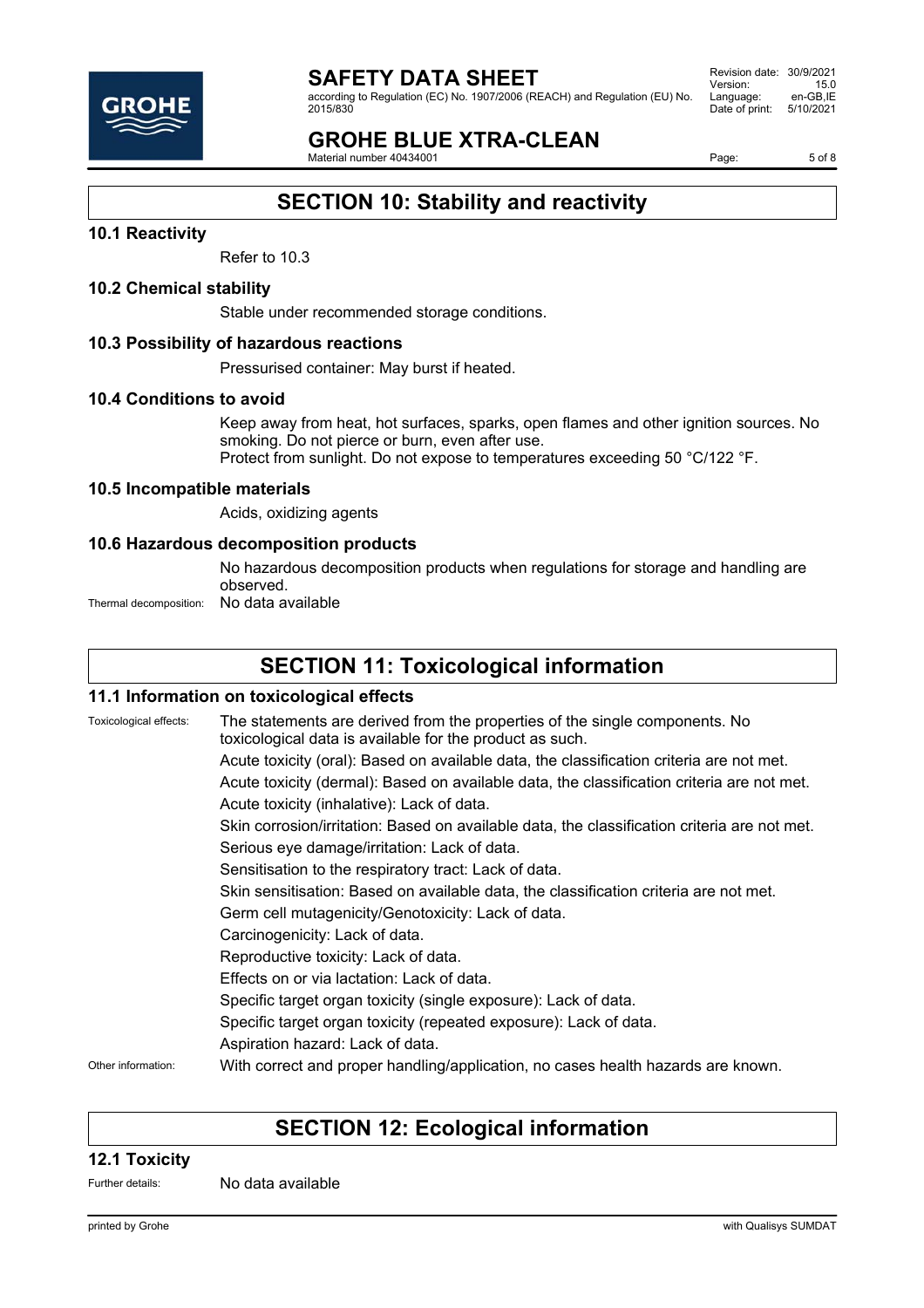according to Regulation (EC) No. 1907/2006 (REACH) and Regulation (EU) No. 2015/830

Revision date: 30/9/2021 Version: 15.0<br>Language: en-GB,IE Language: en-GB,IE<br>Date of print: 5/10/2021 Date of print:



**GROHE BLUE XTRA-CLEAN**

Material number 40434001

Page: 6 of 8

#### **12.2 Persistence and degradability**

Further details: The methods for determining the biological degradability are not applicable to inorganic substances.

#### **12.3 Bioaccumulative potential**

Partition coefficient: n-octanol/water:

No data available

#### **12.4 Mobility in soil**

No data available

#### **12.5 Results of PBT and vPvB assessment**

No data available

#### **12.6 Other adverse effects**

General information: Large amounts: Do not allow to enter into soil/subsoil.

### **SECTION 13: Disposal considerations**

#### **13.1 Waste treatment methods**

**Product**

Waste key number: 20 01 30 = Detergents other than those mentioned in 20 01 29. Recommendation: Dispose of waste according to applicable legislation.

#### **Package**

Waste key number: 15 01 04 = metallic packaging Recommendation: Dispose of waste according to applicable legislation. Empty carefully and completely, if possible. Non-contaminated packages may be recycled.

### **SECTION 14: Transport information**

#### **14.1 UN number**

ADR/RID, IMDG, IATA-DGR: UN 1950

#### **14.2 UN proper shipping name**

ADR/RID, IMDG: UN 1950, AEROSOLS IATA-DGR: UN 1950, AEROSOLS, NON-FLAMMABLE

#### **14.3 Transport hazard class(es)**

ADR/RID: Class 2, Code: 5A IMDG: Class 2.2, Subrisk - IATA-DGR: Class 2.2

#### **14.4 Packing group**

ADR/RID, IATA-DGR: not applicable  $IMDG$ 

#### **14.5 Environmental hazards**

Marine pollutant: no

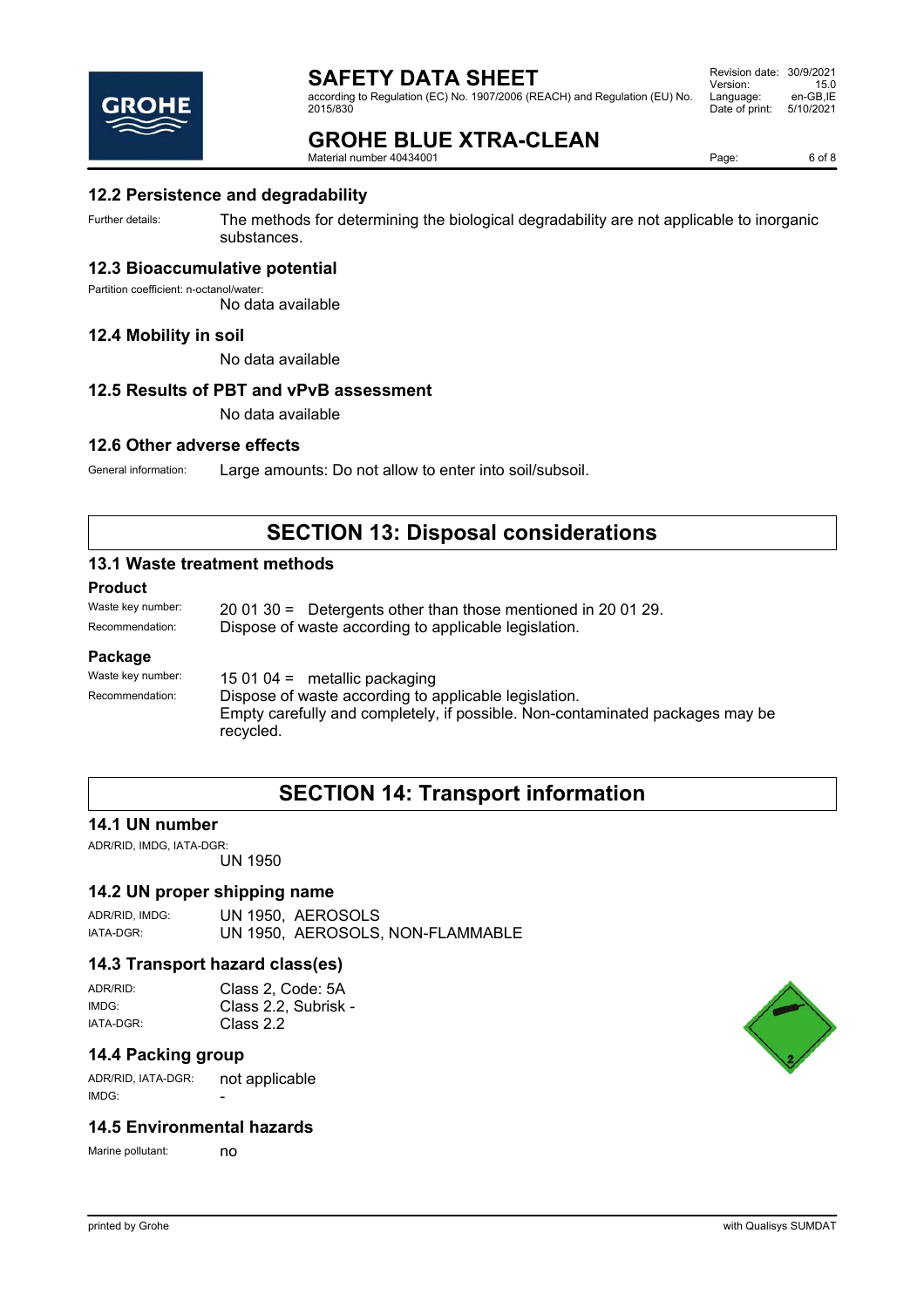according to Regulation (EC) No. 1907/2006 (REACH) and Regulation (EU) No. 2015/830

Revision date: 30/9/2021 Version: 15.0<br>Language: en-GB,IE Language: Date of print: 5/10/2021

## **GROHE BLUE XTRA-CLEAN**

Material number 40434001

Page: 7 of 8

### **14.6 Special precautions for user**

### **Sea transport (IMDG)**

| EmS:                                    | F-D. S-U                                     |
|-----------------------------------------|----------------------------------------------|
| Special provisions:                     | 63, 190, 277, 327, 344, 381, 959             |
| Limited quantities:                     | 1000 mL                                      |
| Excepted quantities:                    | E0                                           |
| Package - Instructions:                 | P207, LP200                                  |
| Package - Provisions:                   | PP87, L2                                     |
| IBC - Instructions:                     |                                              |
| <b>IBC - Provisions:</b>                |                                              |
| Tank instructions - IMO:                |                                              |
| Tank instructions - UN:                 |                                              |
| Tank instructions - Provisions:         |                                              |
| Stowage and handling:                   | <b>SW1 SW22</b>                              |
| Segregation:                            | SG69                                         |
| Properties and observations:            |                                              |
| Segregation group:                      | none                                         |
| Air transport (IATA)                    |                                              |
| Hazard label:                           | Non-flamm. gas                               |
| <b>Excepted Quantity Code:</b>          | E0                                           |
| Passenger and Cargo Aircraft: Ltd.Qty.: | Pack.Instr. Y203 - Max. Net Qty/Pkg. 30 kg G |
| Passenger and Cargo Aircraft:           | Pack.Instr. 203 - Max. Net Qty/Pkg. 75 kg    |
| Cargo Aircraft only:                    | Pack.Instr. 203 - Max. Net Qty/Pkg. 150 kg   |

#### **14.7 Transport in bulk according to Annex II of Marpol and the IBC Code**

No data available

Special provisions: <br>A98 A145 A167 A802

## **SECTION 15: Regulatory information**

#### **15.1 Safety, health and environmental regulations/legislation specific for the substance or mixture**

#### **National regulations - Great Britain**

Emergency Response Guide-Code (ERG): 2L

Hazchem-Code:

No data available

#### **15.2 Chemical Safety Assessment**

For this substance a chemical safety assessment is not required.